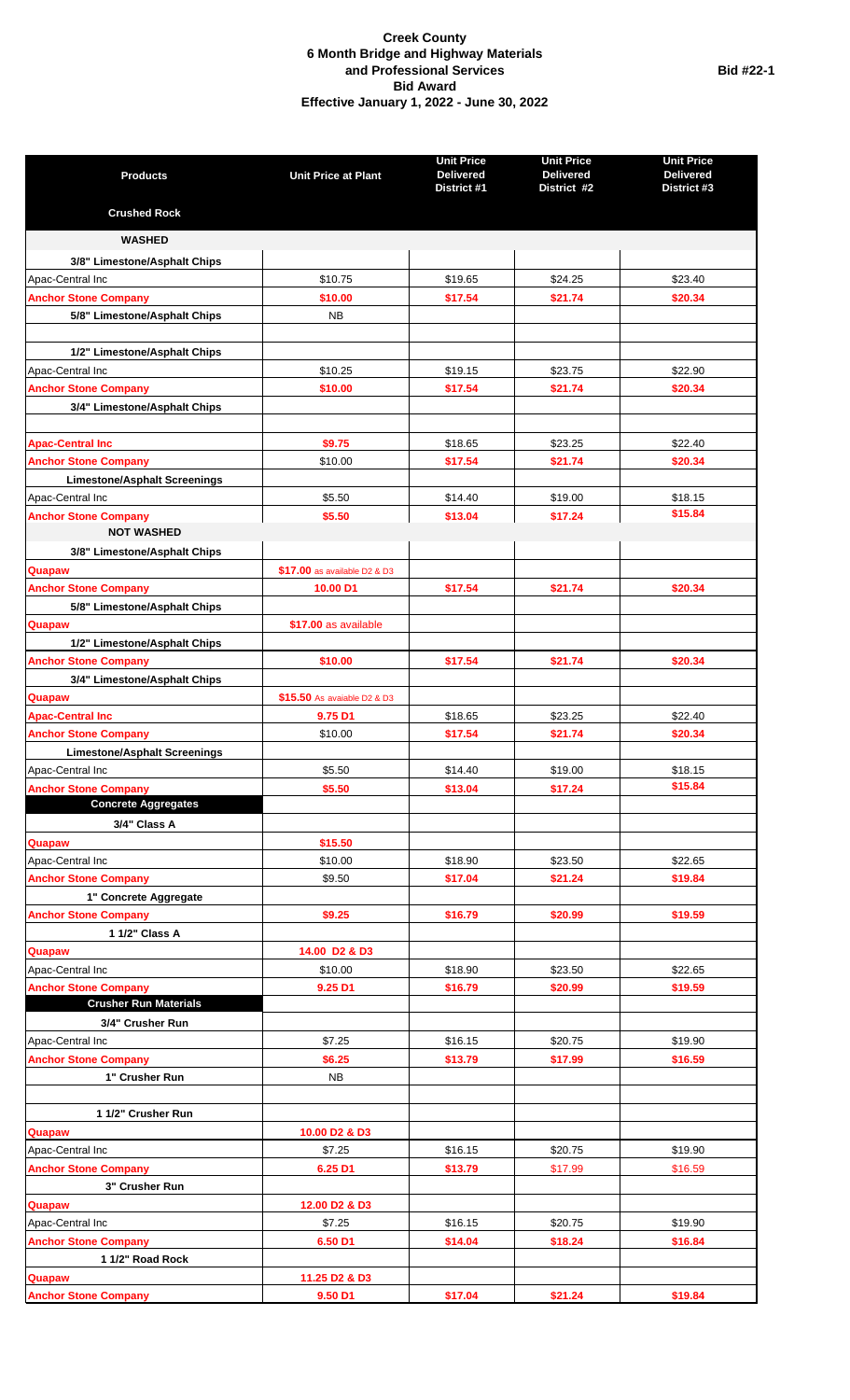| 1" Marble or Asphalt Chips                                                                                |               |         |         |         |
|-----------------------------------------------------------------------------------------------------------|---------------|---------|---------|---------|
| <b>Anchor Stone Company</b>                                                                               | \$9.50        | \$17.04 | \$21.24 | \$19.84 |
| 1 1/2" Marble or Asphalt Chips                                                                            |               |         |         |         |
| Apac-Central Inc                                                                                          | \$9.50        | \$18.40 | \$23.00 | \$22.15 |
| <b>Anchor Stone Company</b>                                                                               | \$9.50        | \$17.04 | \$21.24 | \$19.84 |
| (Quarry) Run Rip Rap                                                                                      |               |         |         |         |
| <b>Anchor Stone Company</b>                                                                               | \$13.00       | \$24.31 | \$30.61 | \$28.51 |
| Quapaw                                                                                                    | \$12.00       |         |         |         |
| 3"- 6" Rip Rap                                                                                            |               |         |         |         |
| <b>Anchor Stone Company</b>                                                                               | \$17.00       | \$27.56 | \$33.44 | \$31.48 |
| 7"-10" Rip Rap                                                                                            |               |         |         |         |
| <b>Anchor Stone Company</b>                                                                               | \$17.00       | \$27.56 | \$33.44 | \$31.48 |
| 12" Rip Rap                                                                                               |               |         |         |         |
| Apac-Central Inc                                                                                          | \$19.50       | \$29.40 | \$34.00 | \$33.15 |
| <b>Anchor Stone Company</b>                                                                               | \$17.00       | \$27.56 | \$33.44 | \$31.48 |
| 18" Rip Rap                                                                                               |               |         |         |         |
| <b>Apac-Central Inc</b>                                                                                   | \$19.50       | \$29.40 | \$34.00 | \$33.15 |
| <b>Anchor Stone Company</b>                                                                               | \$17.00       | \$28.31 | \$34.61 | \$32.51 |
| <b>Parking Lot Special</b>                                                                                |               |         |         |         |
| (Mixture of Crusher Run 1" - 3")                                                                          | <b>NB</b>     |         |         |         |
|                                                                                                           |               |         |         |         |
| AG Lime 55% ECCE                                                                                          |               |         |         |         |
| (Effective Calcium Carbonate Equivalent)                                                                  |               |         |         |         |
| Quapaw                                                                                                    | \$2.50        |         |         |         |
| TBSCType A-5/8"                                                                                           |               |         |         |         |
| (Meets state specifications. Material is a cleaner crusher run<br>less fines. Used as a surface material) |               |         |         |         |
| <b>Anchor Stone Company</b>                                                                               | \$7.50        | \$15.04 | \$19.24 | \$17.84 |
| T B S C Type E- 1 1/2"                                                                                    |               |         |         |         |
| (Meets state specifications. Material is a cleaner crusher run<br>less fines. Used as a surface material) |               |         |         |         |
| Quapaw                                                                                                    | 12.00 D2 & D3 |         |         |         |
| Apac-Central Inc                                                                                          | \$7.50        | \$16.40 | \$21.00 | \$20.15 |
| <b>Anchor Stone Company</b>                                                                               | \$7.50        | \$15.04 | \$19.24 | \$17.84 |
| S A B M Type A - 1 1/2"                                                                                   |               |         |         |         |
| (Meets state specifications used as a road base material)                                                 |               |         |         |         |
|                                                                                                           |               |         |         |         |
| Quapaw                                                                                                    | 12.00 D2 & D3 |         |         |         |
| <b>Anchor Stone Company</b><br>S A B M Type E - 1 1/2"                                                    | 7.50 D1       | \$15.04 | \$19.24 | \$17.84 |
|                                                                                                           |               |         |         |         |
| (Meets state specifications used as a road base material)                                                 |               |         |         |         |
| <b>Anchor Stone Company</b>                                                                               | \$7.50        | \$15.04 | \$19.24 | \$17.84 |
| <b>Surge Rock</b>                                                                                         |               |         |         |         |
| Quapaw                                                                                                    | \$12.00       |         |         |         |
| <b>Apac-Central Inc</b>                                                                                   | \$10.00       | \$18.90 | \$23.50 | \$22.65 |
| Anchor Stone Company                                                                                      | \$13.00       | \$24.31 | \$30.61 | \$28.51 |
| Sand (Screened)                                                                                           | <b>NB</b>     |         |         |         |
| <b>Asphaltic Materials</b>                                                                                | <b>NB</b>     |         |         |         |
| <b>Non-spec Scrap Asphalt/Millings</b>                                                                    | <b>NB</b>     |         |         |         |
| Non-spec Concrete (Waste)                                                                                 | <b>NB</b>     |         |         |         |
| <b>Concrete</b>                                                                                           |               |         |         |         |
| 3000 PSI per yard                                                                                         |               |         |         |         |
| <b>Shelton Redimix</b>                                                                                    | \$105.00      |         |         |         |
| 3500 PSI per yard                                                                                         |               |         |         |         |
| <b>Shelton Redimix</b>                                                                                    | \$108.00      |         |         |         |
| 4000 PSI per yard                                                                                         |               |         |         |         |
| <b>Shelton Redimix</b>                                                                                    | \$111.00      |         |         |         |
|                                                                                                           |               |         |         |         |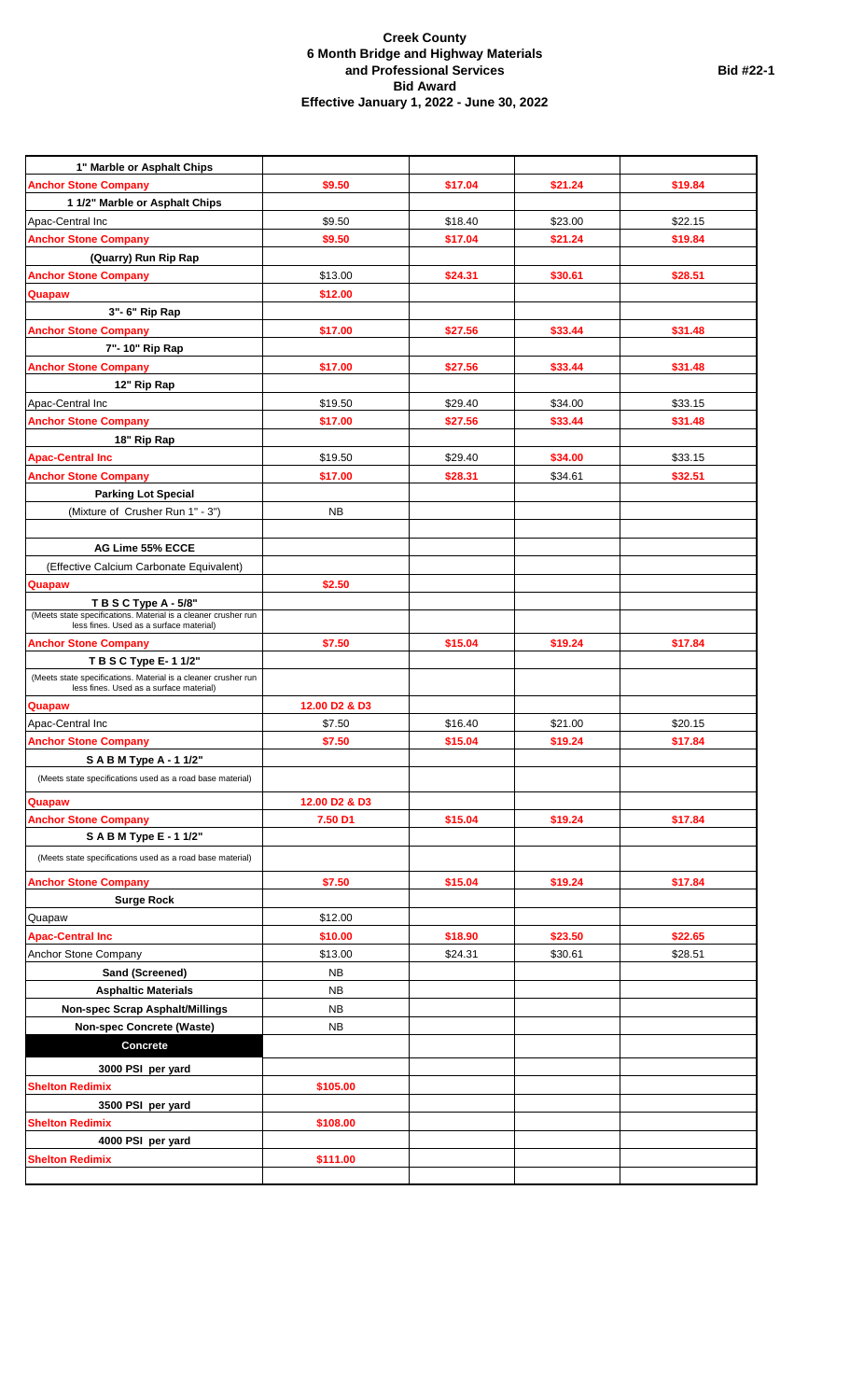| <b>CGM Culvert Pipe - Round</b>      |           | 16 guage<br>14 guage<br><b>Unit Price</b>                      | <b>Bands</b>                      |
|--------------------------------------|-----------|----------------------------------------------------------------|-----------------------------------|
| 18"                                  |           | <b>Unit Price</b>                                              | <b>Unit Price</b>                 |
| <b>Dub Ross</b>                      |           | \$21.28<br>\$27.05                                             | \$31.92                           |
| Fensco                               |           | \$32.90                                                        | \$49.35                           |
| 24"                                  |           |                                                                |                                   |
| <b>Dub Ross</b>                      |           | \$28.19<br>\$39.84                                             | \$42.29                           |
| Fensco                               |           | \$42.04                                                        | \$63.06                           |
| 30"                                  |           |                                                                |                                   |
| <b>Dub Ross</b><br>Fensco            |           | \$35.09<br>\$44.62<br>\$53.79                                  | \$52.64<br>\$80.70                |
| 36"                                  |           |                                                                |                                   |
| <b>Dub Ross</b>                      |           | \$42.00<br>\$53.39                                             | \$65.00                           |
| Fensco                               |           | \$65.64                                                        | \$100.45                          |
| 42"                                  |           |                                                                |                                   |
| <b>Dub Ross</b>                      |           | \$49.72<br>\$62.91                                             | \$74.58                           |
| Fensco                               |           | \$76.20                                                        | \$115.30                          |
| 48"                                  |           |                                                                |                                   |
| <b>Dub Ross</b>                      |           | \$64.89<br>\$71.37                                             | \$97.33                           |
| Fensco                               |           | \$84.80                                                        | \$130.20                          |
| 60"<br><b>Dub Ross</b>               |           | \$81.76<br>\$103.20                                            | \$122.64                          |
| Fensco                               |           | \$120.60                                                       | \$180.90                          |
| 72"                                  |           |                                                                |                                   |
| <b>Dub Ross</b>                      |           | \$124.25<br>\$96.69                                            | \$193.38                          |
| Fensco                               |           | \$179.76                                                       | \$360.00                          |
| 84"                                  |           |                                                                |                                   |
| <b>Dub Ross</b>                      |           | \$115.99<br>\$142.96                                           | \$289.97                          |
| Fensco                               |           | \$217.60                                                       | \$435.00                          |
| 96"                                  |           |                                                                |                                   |
| <b>Dub Ross</b>                      |           | <b>NB</b><br>\$164.62                                          | \$411.00                          |
| Fensco                               |           | \$261.46<br>16 guage<br>14 guage                               | \$528.20<br><b>Bands</b>          |
|                                      |           |                                                                |                                   |
| <b>CGM Culvert Pipe - Flat</b>       |           | <b>Unit Price</b><br><b>Unit Price</b>                         | <b>Unit Price</b>                 |
| 18"                                  |           |                                                                |                                   |
| <b>Dub Ross</b>                      |           | \$22.13<br>\$28.75                                             | \$33.20                           |
|                                      |           |                                                                |                                   |
| 24"                                  |           |                                                                |                                   |
| <b>Dub Ross</b>                      |           | \$29.32<br>\$38.08                                             | \$43.98                           |
| 30"                                  |           |                                                                |                                   |
| <b>Dub Ross</b>                      |           | \$36.49<br>\$46.91                                             | \$54.74                           |
|                                      |           |                                                                |                                   |
| 36"                                  |           |                                                                |                                   |
| <b>Dub Ross</b>                      |           | \$56.18<br>\$56.18                                             | \$84.27                           |
|                                      |           |                                                                |                                   |
| 42"                                  |           |                                                                |                                   |
| <b>Dub Ross</b>                      |           | \$64.65<br>\$64.88                                             | \$96.97                           |
|                                      |           |                                                                |                                   |
| 48"<br><b>Dub Ross</b>               |           | \$106.77<br>\$106.77                                           | \$160.15                          |
|                                      |           |                                                                |                                   |
| 60"                                  |           |                                                                |                                   |
| <b>Dub Ross</b>                      |           | \$133.30<br>\$133.30                                           | \$199.95                          |
|                                      |           |                                                                |                                   |
| 3" X 1" Corrugated Steel Pipe- Round |           | 16 guage<br>14 guage<br><b>Unit Price</b><br><b>Unit Price</b> | <b>Bands</b><br><b>Unit Price</b> |
| 36"                                  | NB        |                                                                |                                   |
|                                      |           |                                                                |                                   |
| 48"                                  | <b>NB</b> |                                                                |                                   |
|                                      |           |                                                                |                                   |
| 60"                                  | NB        |                                                                |                                   |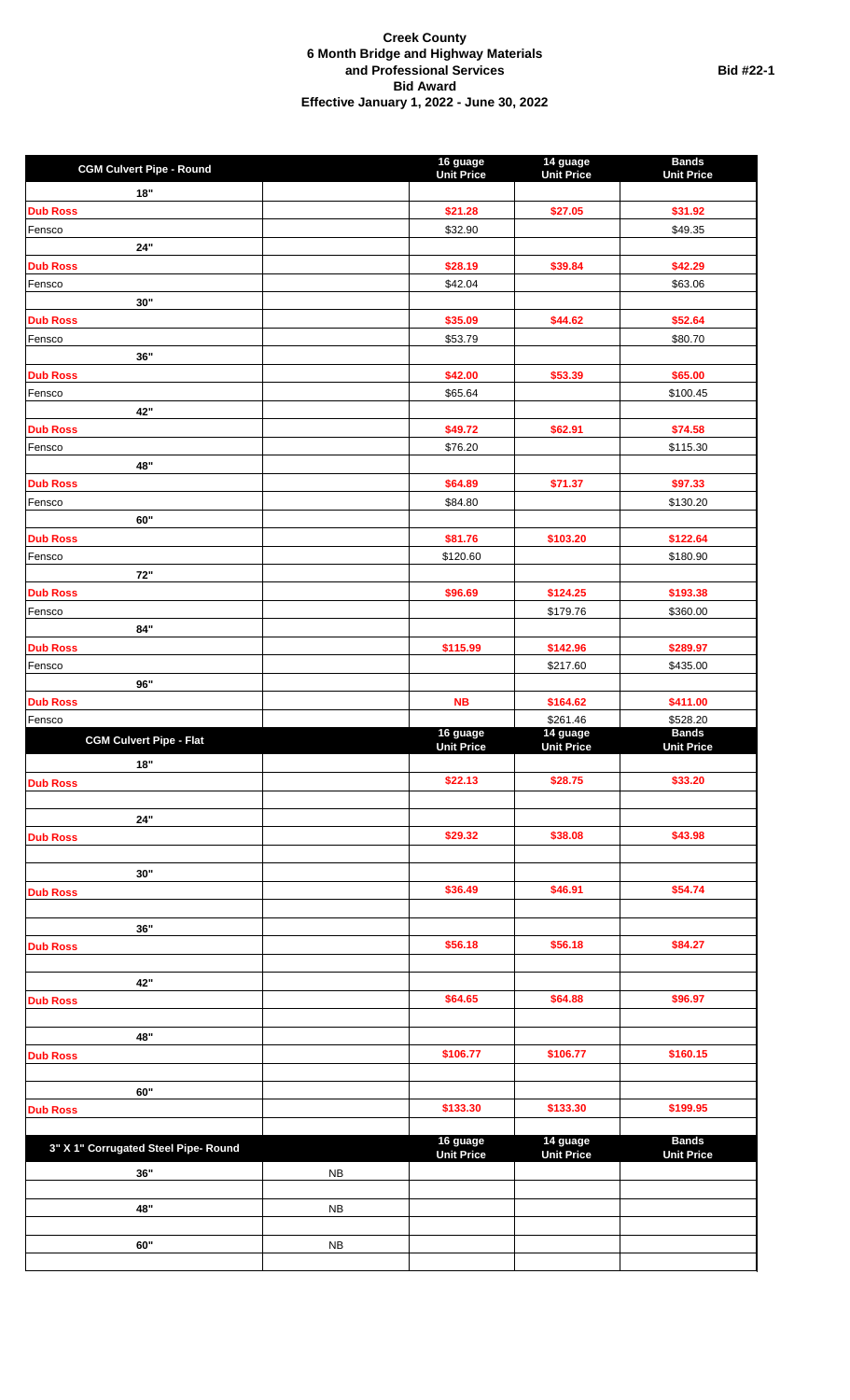| <b>New Or Used Steel Pipe</b>       | Gauge      | Unit                                                                         | <b>Unit Price</b><br><b>Used</b> | <b>Unit Price</b><br><b>New</b> |
|-------------------------------------|------------|------------------------------------------------------------------------------|----------------------------------|---------------------------------|
| 2 3/8"                              |            |                                                                              |                                  |                                 |
| <b>Sunbelt</b>                      | 3/16       |                                                                              | \$1.99                           |                                 |
| 4"                                  |            |                                                                              |                                  |                                 |
| <b>Sunbelt</b>                      | 1/4        |                                                                              | \$5.50                           |                                 |
| 6"                                  |            |                                                                              |                                  |                                 |
| <b>Sunbelt</b>                      | 1/4        |                                                                              | \$13.50                          |                                 |
| $7"$                                |            |                                                                              |                                  |                                 |
| NB                                  |            |                                                                              |                                  |                                 |
| 8 5/8"                              |            |                                                                              |                                  |                                 |
| <b>Sunbelt</b>                      | 5/16       |                                                                              | \$16.50                          | \$18.50                         |
| <b>The Railroad Yard</b>            | .352 w     | LF                                                                           |                                  | \$17.87                         |
| 9 3/8"                              |            |                                                                              |                                  |                                 |
| <b>The Railroad Yard</b>            | .435 w     | LF                                                                           |                                  | \$24.84                         |
| 10"                                 |            |                                                                              |                                  |                                 |
| <b>Sunbelt</b>                      | 3/8        |                                                                              | \$19.90                          | \$26.50                         |
| The Railroad Yard                   | .500 w     | LF                                                                           |                                  | \$34.50                         |
| 16"                                 |            |                                                                              |                                  |                                 |
| <b>The Railroad Yard</b>            | $0.250 +$  | LF                                                                           | \$25.94                          | \$29.90                         |
| Sunbelt                             | $3/8$      |                                                                              | \$29.90                          | \$32.00                         |
| 18" X 1/4" (OR Heavier)             |            |                                                                              |                                  |                                 |
| <b>The Railroad Yard</b>            | $0.250 +$  | LF                                                                           | \$35.20                          | <b>NB</b>                       |
| <b>Sunbelt</b>                      | 1/4        |                                                                              |                                  | \$37.50                         |
| 20"                                 |            |                                                                              |                                  |                                 |
| <b>The Railroad Yard</b>            | $0.250 +$  | LF                                                                           | \$33.53                          | \$34.93                         |
| Sunbelt                             | 1/4        |                                                                              | \$34.50                          | \$42.50                         |
| 24"                                 |            |                                                                              |                                  |                                 |
| <b>The Railroad Yard</b>            | $0.250 +$  | LF                                                                           | \$29.00                          | \$33.80                         |
| Sunbelt                             | 5/16       |                                                                              | \$32.50                          | \$53.00                         |
| 26"                                 |            |                                                                              |                                  |                                 |
| <b>The Railroad Yard</b>            | $0.250 +$  | LF                                                                           | \$35.10                          | \$47.25                         |
| 30"                                 |            |                                                                              |                                  |                                 |
| <b>The Railroad Yard</b>            | $0.250 +$  | LF                                                                           | \$50.40                          | \$89.60                         |
| Sunbelt                             | $5/16$     |                                                                              | \$61.00                          |                                 |
| 36"                                 |            |                                                                              |                                  |                                 |
| <b>The Railroad Yard</b>            | $0.250 +$  | $\mathsf{LF}% _{0}\left( t\right) \rightarrow\mathsf{LF}_{0}\left( t\right)$ | \$58.80                          | \$93.80                         |
| Sunbelt                             | $3/8$      |                                                                              | \$78.00                          |                                 |
| 41"                                 |            |                                                                              |                                  |                                 |
| <b>The Railroad Yard</b>            | $0.250 +$  | LF                                                                           | \$82.60                          | \$155.40                        |
| 42"                                 | NB         |                                                                              |                                  |                                 |
| 48"                                 |            |                                                                              |                                  |                                 |
| The Railroad Yard<br><b>Sunbelt</b> | $0.250 +$  | $\mathsf{LF}% _{0}\left( t\right) \equiv\mathsf{LF}_{0}\left( t\right)$      |                                  | \$174.68                        |
| 54"                                 | 1/4        |                                                                              |                                  | \$129.00                        |
| 60"                                 | <b>NB</b>  |                                                                              |                                  |                                 |
| <b>The Railroad Yard</b>            | $.312 +$   | LF                                                                           |                                  | \$271.46                        |
| 66"                                 | <b>NB</b>  |                                                                              |                                  |                                 |
| <b>Sunbelt</b>                      | $1/2$      |                                                                              | \$240.00                         |                                 |
| 72"                                 |            |                                                                              |                                  |                                 |
| <b>The Railroad Yard</b>            | $.312 +$   | LF                                                                           |                                  | \$339.38                        |
| 84"                                 |            |                                                                              |                                  |                                 |
| <b>The Railroad Yard</b>            | 0.375      | LF                                                                           |                                  | \$469.00                        |
| 94"                                 | ${\sf NB}$ |                                                                              |                                  |                                 |
| 96"                                 | NB         |                                                                              |                                  |                                 |
|                                     |            |                                                                              |                                  |                                 |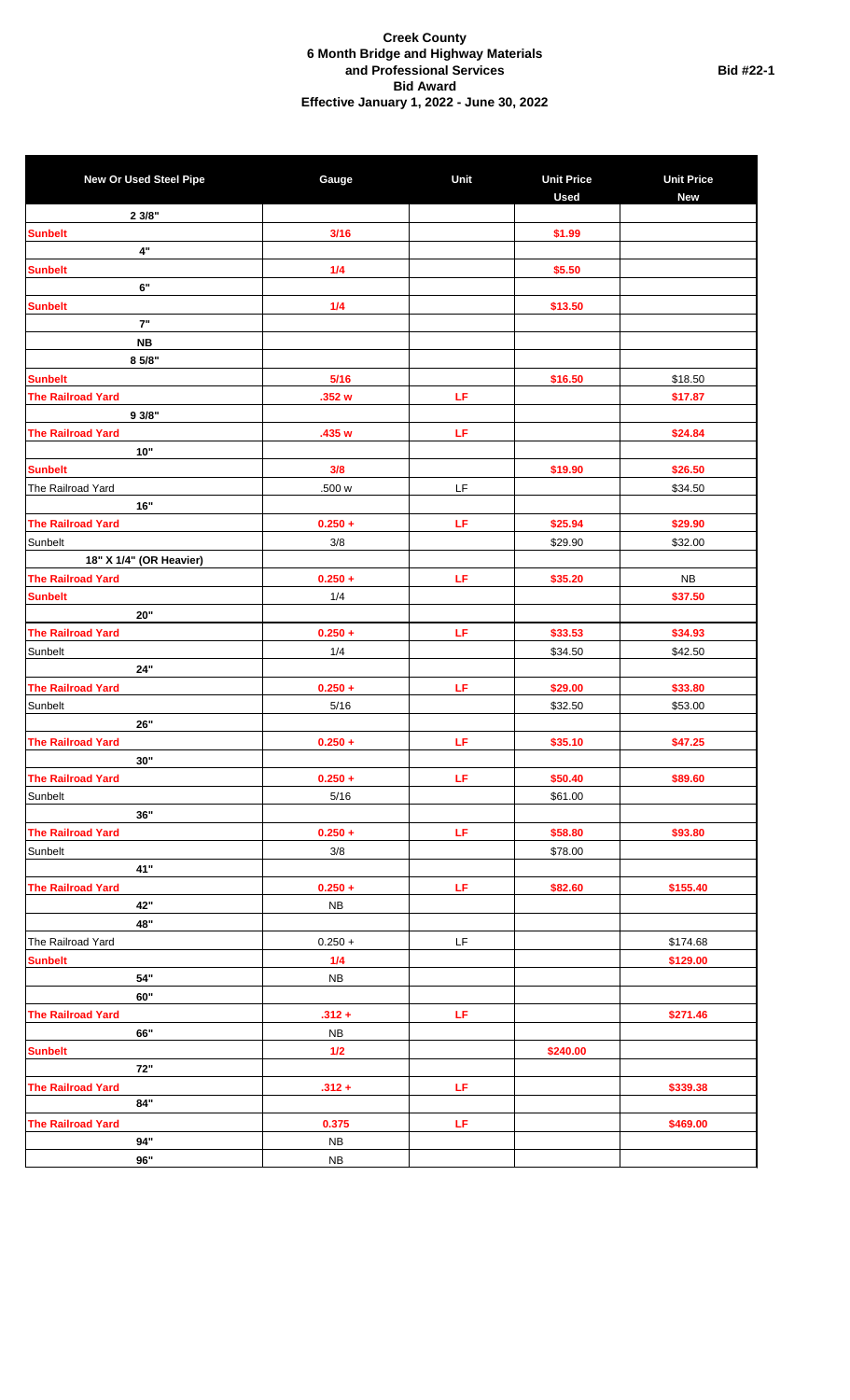| New or Used Steel Pipe - continued                                                         | Guage                 | Unit | <b>Used</b><br><b>Unit Price</b> | Unit Price<br><b>New</b> |
|--------------------------------------------------------------------------------------------|-----------------------|------|----------------------------------|--------------------------|
| 102"                                                                                       |                       |      |                                  |                          |
| The Railroad Yard- Tank Car                                                                | .450-.500             | LF   | \$475.00                         |                          |
| 108"                                                                                       |                       |      |                                  |                          |
| The Railroad Yard- Tank Car                                                                | .450-.500             | LF   | \$475.00                         |                          |
| 114"                                                                                       |                       |      |                                  |                          |
| The Railroad Yard- Tank Car                                                                | .450-.500             | LF   | \$475.00                         |                          |
| 120"                                                                                       |                       |      |                                  |                          |
| The Railroad Yard- Tank Car                                                                | .450-.500             | LF   | \$500.00                         |                          |
| Used railroad half tank car culverts with steel                                            |                       |      |                                  |                          |
| floor & head walls, 8'-9'<br>The Railroad Yard- Tank Car                                   | .450 - .500           | LF   | \$525.00                         |                          |
| 10' x 40 ' x 1/2" thick wall steel riveted tank                                            |                       |      |                                  |                          |
|                                                                                            |                       |      |                                  |                          |
| <b>The Railroad Yard- Tank Car</b>                                                         | .450-.500             | LF   | \$500.00                         |                          |
| <b>Corrugated Polypropylene Pipe</b>                                                       |                       | Unit | <b>Unit Price</b>                | <b>Unit Price</b>        |
| AASHTO 330 HIGHWAY SPECIFICATION                                                           |                       |      |                                  | <b>Couplers</b>          |
| 20' & 13' LENGTHS AVAILABLE- ALL PIPE WATERTIGHT                                           |                       |      |                                  |                          |
| 12"                                                                                        |                       |      |                                  |                          |
| Dub Ross- 12/29/21 Vendor DQ'd himself from poly pipe bid award- Can't honor quoted price. |                       | LF   | \$8.21                           | \$8.21<br>\$11.27        |
| <b>Fensco</b>                                                                              |                       | LF   | \$10.05                          |                          |
| The Railroad Yard<br>15"                                                                   |                       |      | \$11.15                          | \$11.15                  |
| Dub Ross- 12/29/21 Vendor DQ'd himself from poly pipe bid award- Can't honor quoted price. |                       |      | \$12.20                          | \$12.20                  |
| Fensco                                                                                     |                       | LF   | \$14.99                          | \$18.76                  |
| The Railroad Yard                                                                          |                       | LF   | \$16.56                          | \$16.56                  |
| 18"                                                                                        |                       |      |                                  |                          |
| Dub Ross- 12/29/21 Vendor DQ'd himself from poly pipe bid award- Can't honor quoted price. |                       |      | \$15.92                          | \$15.92                  |
| Fensco                                                                                     |                       | LF   | \$19.38                          | \$31.99                  |
| The Railroad Yard                                                                          |                       | LF   | \$21.10                          | \$21.10                  |
| 21"                                                                                        | No longer made by ADS |      |                                  |                          |
| 24"                                                                                        |                       |      |                                  |                          |
| Dub Ross- 12/29/21 Vendor DQ'd himself from poly pipe bid award- Can't honor quoted price. |                       |      | \$25.03                          | \$25.03                  |
| <b>Fensco</b>                                                                              |                       | LF   | \$30.99                          | \$45.11                  |
| The Railroad Yard                                                                          |                       | LF   | \$34.00                          | \$34.00                  |
| 30"                                                                                        |                       |      |                                  |                          |
| Dub Ross- 12/29/21 Vendor DQ'd himself from poly pipe bid award- Can't honor quoted price. |                       |      | \$40.09                          | \$40.09                  |
| Fensco                                                                                     |                       | LF   | \$50.94                          | \$104.67                 |
| The Railroad Yard                                                                          |                       | LF   | \$54.48                          | \$54.48                  |
| 36"                                                                                        |                       |      |                                  |                          |
| Dub Ross- 12/29/21 Vendor DQ'd himself from poly pipe bid award- Can't honor quoted price. |                       |      | \$45.03                          | \$90.07                  |
| Fensco                                                                                     |                       | LF   | \$57.07                          | \$115.90                 |
| The Railroad Yard                                                                          |                       | LF   | \$61.18                          | \$122.35                 |
| 42"                                                                                        |                       |      |                                  |                          |
| Dub Ross- 12/29/21 Vendor DQ'd himself from poly pipe bid award- Can't honor quoted price. |                       |      | \$55.14                          | \$110.29                 |
| Fensco                                                                                     |                       | LF   | \$69.44                          | \$213.50                 |
| The Railroad Yard                                                                          |                       | LF   | \$74.92                          | \$149.85                 |
| 48"                                                                                        |                       |      |                                  |                          |
| Dub Ross- 12/29/21 Vendor DQ'd himself from poly pipe bid award- Can't honor quoted price. |                       |      | \$75.29                          | \$150.57                 |
| Fensco                                                                                     |                       |      | \$100.29                         | \$250.70                 |
| The Railroad Yard                                                                          |                       | LF   | \$106.93                         | \$213.86                 |
| 60"                                                                                        |                       |      |                                  |                          |
| Dub Ross- 12/29/21 Vendor DQ'd himself from poly pipe bid award- Can't honor quoted price. |                       |      | \$105.89                         | \$211.78                 |
| Fensco                                                                                     |                       |      | \$141.24                         | \$388.00                 |
| The Railroad Yard                                                                          |                       | LF   | \$150.10                         | \$300.20                 |
| Dual wall polypropylene pipe is AASHTO (highway) rated                                     |                       |      |                                  |                          |
| under spec M330 for use under roadway applications capable of                              |                       |      |                                  |                          |
| H-25 traffic loads (per maufactures recommended installation procedures).                  |                       |      |                                  |                          |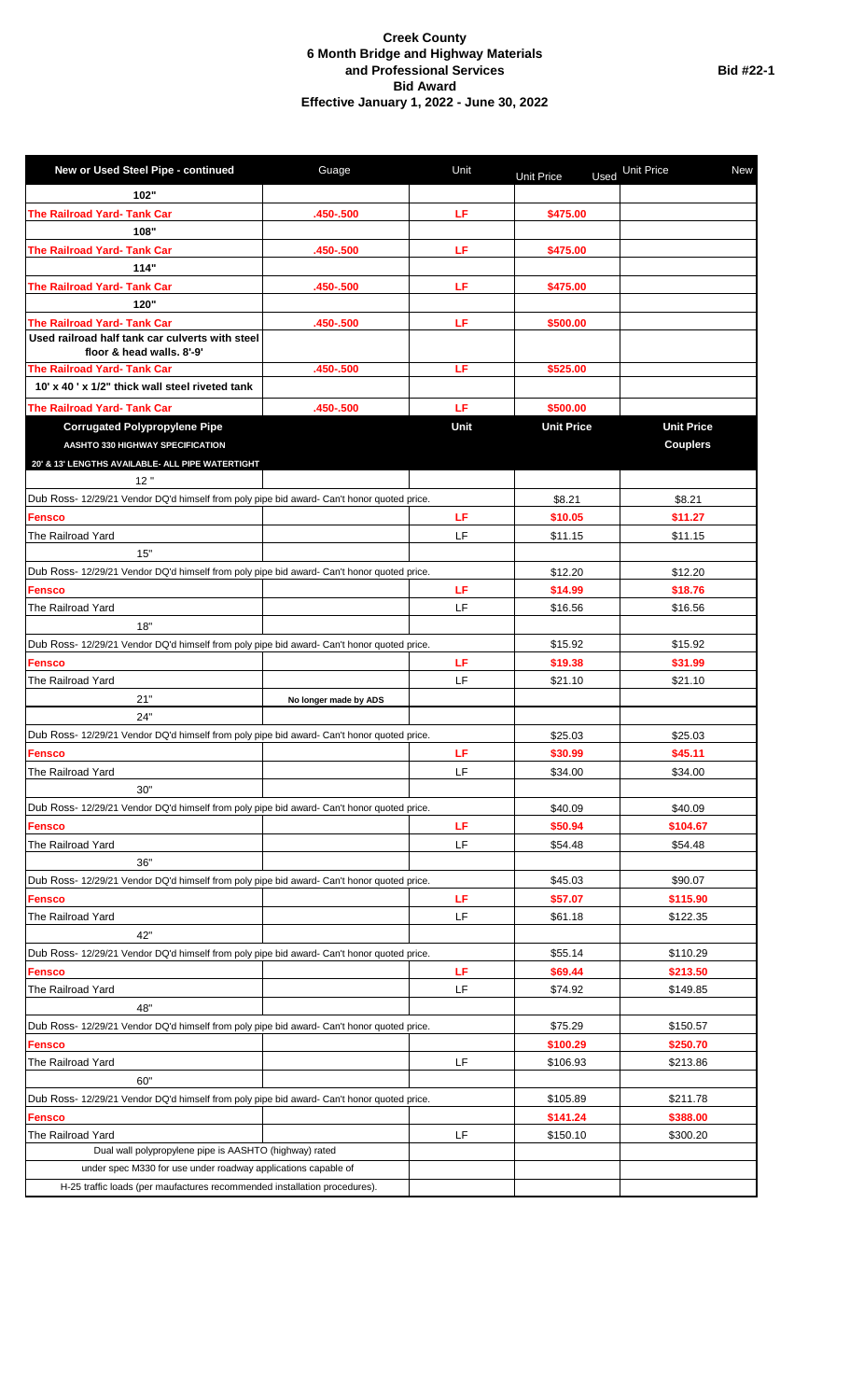| <b>Corrugated High Density Polyethylene Pipe</b>                                           |                 |      |                   |                   |
|--------------------------------------------------------------------------------------------|-----------------|------|-------------------|-------------------|
| AASHTO M252/M294 HIGHWAY SPECIFICATION                                                     |                 | Unit | <b>Unit Price</b> | <b>Unit Price</b> |
| 10', 20', 24' OR 30' LENGTHS AVAILABLE-                                                    |                 |      |                   | <b>Couplers</b>   |
| ALL PIPE WATERTIGHT                                                                        |                 |      |                   |                   |
| 4"                                                                                         |                 |      |                   |                   |
| Fensco                                                                                     |                 | LF   | \$1.84            |                   |
| Dub Ross- 12/29/21 Vendor DQ'd himself from poly pipe bid award- Can't honor quoted price. |                 |      | \$1.94            | \$1.94            |
| 8"                                                                                         |                 |      |                   |                   |
| Fensco                                                                                     |                 | LF   | \$6.24            |                   |
| Dub Ross- 12/29/21 Vendor DQ'd himself from poly pipe bid award- Can't honor quoted price. |                 |      | \$6.63            | \$6.63            |
| 10"                                                                                        |                 |      |                   |                   |
| Fensco                                                                                     |                 | LF   | \$9.30            |                   |
| Dub Ross- 12/29/21 Vendor DQ'd himself from poly pipe bid award- Can't honor quoted price. |                 |      | \$9.91            | \$9.91            |
| 12"                                                                                        |                 |      |                   |                   |
| Fensco                                                                                     |                 | LF   | \$7.99            | \$11.27           |
| Dub Ross- 12/29/21 Vendor DQ'd himself from poly pipe bid award- Can't honor quoted price. |                 |      | \$6.56            | \$6.56            |
| The Railroad Yard                                                                          |                 | LF   | \$8.88            | \$8.88            |
| 15"                                                                                        |                 |      |                   |                   |
| <b>Fensco</b>                                                                              |                 | LF   | \$11.13           | \$18.76           |
| Dub Ross- 12/29/21 Vendor DQ'd himself from poly pipe bid award- Can't honor quoted price. |                 |      | \$9.14            | \$9.14            |
| The Railroad Yard                                                                          |                 | LF   | \$12.47           | \$12.47           |
| 18"                                                                                        |                 |      |                   |                   |
|                                                                                            |                 | LF   |                   |                   |
| <b>Fensco</b>                                                                              |                 |      | \$15.70           | \$31.99           |
| Dub Ross- 12/29/21 Vendor DQ'd himself from poly pipe bid award- Can't honor quoted price. |                 |      | \$12.27           | \$12.27           |
| The Railroad Yard                                                                          |                 | LF   | \$16.75           | \$16.75           |
| 24"                                                                                        |                 |      |                   |                   |
| <b>Fensco</b>                                                                              |                 | LF   | \$25.13           | \$45.11           |
| Dub Ross- 12/29/21 Vendor DQ'd himself from poly pipe bid award- Can't honor quoted price. |                 |      | \$19.99           | \$19.99           |
| The Railroad Yard                                                                          |                 | LF   | \$27.32           | \$27.32           |
| 30"                                                                                        |                 |      |                   |                   |
| Fensco                                                                                     |                 | LF   | \$36.40           | \$104.67          |
| Dub Ross- 12/29/21 Vendor DQ'd himself from poly pipe bid award- Can't honor quoted price. |                 |      | \$28.94           | \$28.94           |
| The Railroad Yard                                                                          |                 | LF   | \$39.51           | \$39.51           |
| 36"                                                                                        |                 |      |                   |                   |
| <b>Fensco</b>                                                                              |                 | LF   | \$48.06           | \$145.90          |
| Dub Ross- 12/29/21 Vendor DQ'd himself from poly pipe bid award- Can't honor quoted price. |                 |      | \$38.26           | \$76.52           |
| The Railroad Yard                                                                          |                 | LF   | \$51.74           | \$103.49          |
| 42"                                                                                        |                 |      |                   |                   |
| Fensco                                                                                     |                 | LF   | \$59.89           | \$213.50          |
| Dub Ross- 12/29/21 Vendor DQ'd himself from poly pipe bid award- Can't honor quoted price. |                 |      | \$47.47           | \$94.94           |
| The Railroad Yard                                                                          |                 | LF   | \$64.23           | \$128.47          |
| 48"                                                                                        |                 |      |                   |                   |
| <b>Fensco</b>                                                                              |                 | LF   | \$83.60           | \$350.70          |
| Dub Ross- 12/29/21 Vendor DQ'd himself from poly pipe bid award- Can't honor quoted price. |                 |      | \$62.86           | \$125.21          |
| The Railroad Yard                                                                          |                 | LF   | \$88.88           | \$177.76          |
| 60"                                                                                        |                 |      |                   |                   |
| Fensco                                                                                     | 1 day lead time | LF   | \$124.00          | \$388.00          |
| Dub Ross- 12/29/21 Vendor DQ'd himself from poly pipe bid award- Can't honor quoted price. |                 |      | \$95.80           | \$191.28          |
| The Railroad Yard                                                                          | not stated      | LF   | \$135.64          | \$271.28          |
| Delivery lead time to jobsite or County barn<br>Days                                       |                 |      |                   |                   |
| Dual wall HDPE pipe to be AASHTO (highway) rated M294 or                                   |                 |      |                   |                   |
| M252 for use under roadway applications capable of                                         |                 |      |                   |                   |
| H-25 traffic loads (per maufactures recommended installation procedures).                  |                 |      |                   |                   |
|                                                                                            |                 |      |                   |                   |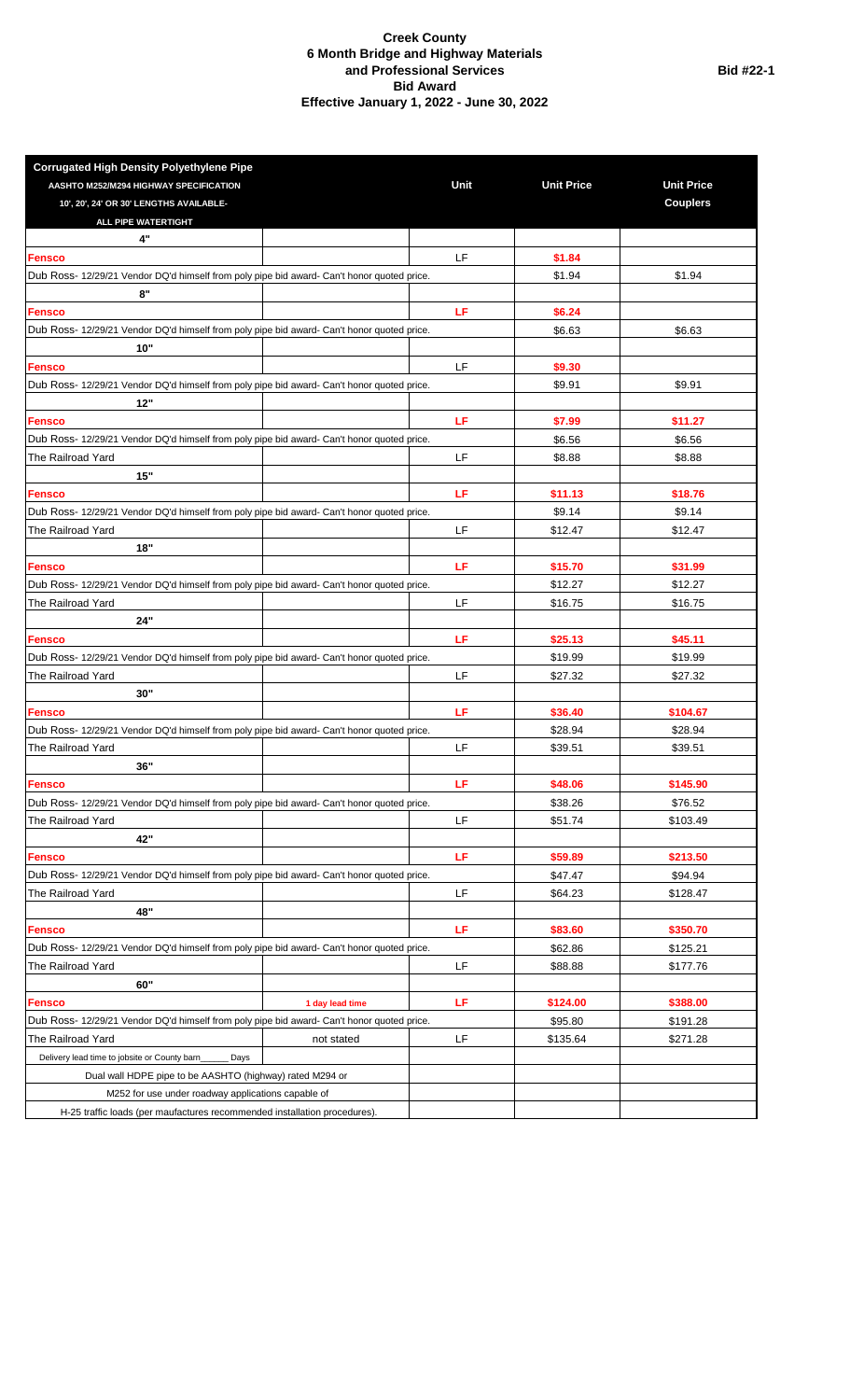| <b>New Structural Steel</b>          |                            | Unit           | <b>Unit Price</b>          |                            |
|--------------------------------------|----------------------------|----------------|----------------------------|----------------------------|
| I-Beams                              |                            |                |                            |                            |
| <b>Sunbelt</b>                       |                            |                | \$0.95                     | <b>NB</b>                  |
| The Railroad Yard                    |                            | I <sub>b</sub> | \$1.103                    |                            |
| <b>H-Beams</b>                       |                            |                |                            |                            |
| <b>Sunbelt</b>                       |                            |                | \$0.89                     | <b>NB</b>                  |
| The Railroad Yard                    |                            | lb             | \$1.026                    |                            |
| Wide flange beam                     |                            |                |                            |                            |
| <b>Sunbelt</b>                       |                            |                | \$0.95                     | <b>NB</b>                  |
| The Railroad Yard                    |                            | lb             | \$1.103                    |                            |
| <b>Channels</b>                      |                            |                |                            |                            |
| Sunbelt                              |                            |                | 0.925                      | <b>NB</b>                  |
| <b>The Railroad Yard</b>             |                            | Ib             | \$0.9100                   |                            |
| Angles                               |                            |                |                            |                            |
| Sunbelt                              |                            |                | 0.925                      | <b>NB</b>                  |
| <b>The Railroad Yard</b>             |                            | lb             | \$0.9100                   |                            |
| <b>Stay in Place Forms</b>           |                            |                |                            |                            |
| Sunbelt                              |                            |                | \$3.00                     | <b>NB</b>                  |
| 22 Gauge Decking                     |                            |                |                            |                            |
| Sunbelt                              |                            |                | \$3.00                     | <b>NB</b>                  |
| <b>The Railroad Yard</b>             |                            | <b>SF</b>      | \$2.99                     |                            |
| 10 Guage black interlocking sheeting |                            |                |                            |                            |
| <b>Sunbelt</b>                       |                            |                | \$10.00                    | <b>NB</b>                  |
| The Railroad Yard                    | 21.625"                    | LF             | \$23.35                    |                            |
| 10 guage galvanized sheeting         |                            |                |                            |                            |
| <b>Sunbelt</b>                       |                            |                | \$10.88                    | <b>NB</b>                  |
| The Railroad Yard                    | 21.625"                    | LF             | \$24.70                    |                            |
| <b>Used Structural Steel</b>         |                            | Unit           | <b>Unit Price</b>          |                            |
| (WF) I-Beams                         |                            |                |                            |                            |
| Sunbelt                              |                            |                | \$0.40                     | <b>NB</b>                  |
| <b>The Railroad Yard</b>             |                            | Ib             | \$0.39                     |                            |
| <b>H-Beams</b>                       | <b>NB</b>                  |                |                            |                            |
| <b>Channels</b>                      | <b>NB</b>                  |                |                            |                            |
| Angles                               | ${\sf NB}$                 |                |                            |                            |
| <b>Reinforcing Steel</b>             |                            | Unit           | <b>Unit Price</b>          |                            |
|                                      |                            |                |                            |                            |
| 1/2"                                 |                            |                |                            |                            |
| <b>Sunbelt</b>                       |                            | ft             | \$0.47                     | ${\sf NB}$                 |
| The Railroad Yard                    |                            | LF             | \$0.486                    |                            |
| 5/8"                                 |                            |                |                            |                            |
| <b>Sunbelt</b>                       |                            | ft             | \$0.74                     | ${\sf NB}$                 |
| The Railroad Yard                    |                            | LF             | \$0.754                    |                            |
| <b>Treated Lumber</b>                | <b>CCA</b>                 | <b>ACZA</b>    | <b>CREOSOTE</b>            | <b>PENTA</b>               |
| <b>FIR</b>                           |                            |                |                            |                            |
| 3 X 12 8' - 16'                      | NB                         | NB             | $\boldsymbol{\mathsf{NB}}$ | NB                         |
| 3 X 12 18'-20'                       | NB                         | <b>NB</b>      | NB                         | NB                         |
| 3 X 12 22' - 26'                     | $\boldsymbol{\mathsf{NB}}$ | NB             | $\boldsymbol{\mathsf{NB}}$ | $\boldsymbol{\mathsf{NB}}$ |
| <b>PINE</b>                          |                            |                |                            |                            |
| 3 X 12 8' - 16'                      |                            |                |                            |                            |
| <b>Leo Hicks Creosoting</b>          | \$2,050.00 per M           | NB             | \$2,550.00 per M           | <b>NB</b>                  |
| 3 X 12 18'-20'                       |                            |                |                            |                            |
| <b>Leo Hicks Creosoting</b>          | \$2,150.00 per M           | NB             | \$2,650.00 per M           | <b>NB</b>                  |
| 3 X 12 22' - 24'                     |                            |                |                            |                            |
| <b>Leo Hicks Creosoting</b>          | \$2,300.00 per M           | NB             | \$2,750.00 per M           | NB                         |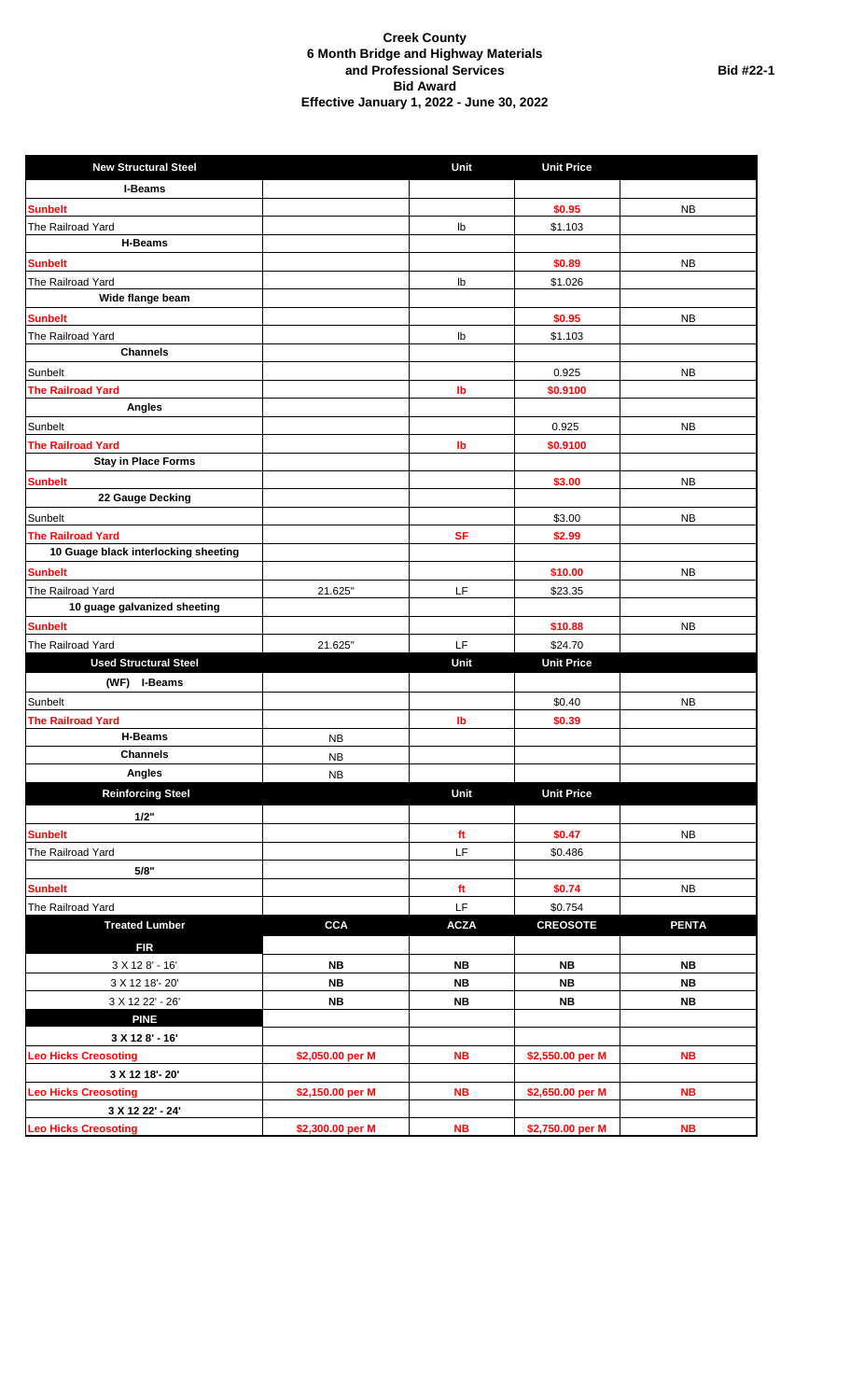| High carbon steel, Hardened hardness rating-min. Rc 43 (BR 400) Blades must be heat treated & guarenteed against breakage.                                                                                                                   |                     |                   |                   |                    |
|----------------------------------------------------------------------------------------------------------------------------------------------------------------------------------------------------------------------------------------------|---------------------|-------------------|-------------------|--------------------|
| <b>Grader Blades</b>                                                                                                                                                                                                                         |                     |                   |                   |                    |
|                                                                                                                                                                                                                                              |                     | <b>Unit</b>       | <b>Unit Price</b> | <b>Part Number</b> |
| 5/8" X 6" X 84" w/ 5/8" bolt hole                                                                                                                                                                                                            |                     |                   |                   |                    |
| Dub Ross                                                                                                                                                                                                                                     |                     | ea                | \$102.38          |                    |
| <b>Kirby-Smith</b>                                                                                                                                                                                                                           | <b>Bundle of 10</b> | 1                 | \$88.50           |                    |
| 5/8" X 6" X 84" w/ 3/4" bolt hole                                                                                                                                                                                                            |                     |                   |                   |                    |
| Dub Ross                                                                                                                                                                                                                                     |                     | ea                | \$102.38          |                    |
| <b>Kirby-Smith</b>                                                                                                                                                                                                                           | <b>Bundle of 10</b> | 1                 | \$88.50           |                    |
| 5/8" X 8" X 84" w/ 5/8" bolt hole                                                                                                                                                                                                            |                     |                   |                   |                    |
| <b>Dub Ross</b>                                                                                                                                                                                                                              |                     | ft                | \$122.16          |                    |
| Kirby-Smith                                                                                                                                                                                                                                  | Bundle of 10        | $\mathbf{1}$      | \$124.55          |                    |
| 5/8" X 8" X 84" w/ 3/4"" bolt hole                                                                                                                                                                                                           |                     |                   |                   |                    |
| <b>Dub Ross</b>                                                                                                                                                                                                                              |                     | ft                | \$122.16          |                    |
| Kirby-Smith                                                                                                                                                                                                                                  | Bundle of 10        | 1                 | \$124.55          |                    |
| <b>Nails</b>                                                                                                                                                                                                                                 |                     | Unit              | <b>Unit Price</b> |                    |
| 60D Ring Shank                                                                                                                                                                                                                               | <b>NB</b>           |                   |                   |                    |
| <b>Band Bolts</b>                                                                                                                                                                                                                            |                     | Unit              | <b>Unit Price</b> |                    |
| 1/2" X 6"                                                                                                                                                                                                                                    | NΒ                  |                   |                   |                    |
| 1/2" X 8"                                                                                                                                                                                                                                    | <b>NB</b>           |                   |                   |                    |
| <b>Hauling</b>                                                                                                                                                                                                                               |                     | <b>District 1</b> | <b>District 2</b> | <b>District 3</b>  |
| Per ton mile                                                                                                                                                                                                                                 |                     | NΒ                | NΒ                | ΝB                 |
| <b>Hourly Rate- Bobtail</b>                                                                                                                                                                                                                  | <b>NB</b>           |                   |                   |                    |
| Hourly rate- End dump trailer                                                                                                                                                                                                                | <b>NB</b>           |                   |                   |                    |
| Minimum load                                                                                                                                                                                                                                 | <b>Tons</b>         |                   |                   |                    |
| Fuel price basis per gallon: NOTE: TO ALLOW FUTURE FUEL COST ADJUSTMENTS (SURCHARGE) IN THE EVENT OF INCREASE IN FUEL PRICE THE VENDOR SHALL ESTABLISH A BASIS FOR FUEL PRICE IN THE                                                         |                     |                   |                   |                    |
| *** BID MUST BE WITH NO RESTRICTIONS ON DESTINATION OR LOCATION OF QUARRY***<br>BID.                                                                                                                                                         |                     |                   |                   |                    |
| Sign post                                                                                                                                                                                                                                    | <b>Unit Price</b>   | Unit              |                   |                    |
| Material finish- pre-galvanized with a conversion coating & a clear organic polymer top coat. Tubing shall be perforated on all 4 sides with 7/16" pre-punched holes on 1" centers. Tubing shall allow for<br>telescoping within each other. |                     |                   |                   |                    |
| 1 3/4" X 1 3/4" Square Tube - 14 guage                                                                                                                                                                                                       |                     |                   |                   |                    |
| <b>Xcessories Squared Development &amp; MFG</b>                                                                                                                                                                                              | \$4.23              | LF                |                   |                    |
| 2" X 2" Square Tube -12 guage                                                                                                                                                                                                                |                     |                   |                   |                    |
| <b>Xcessories Squared Development &amp; MFG</b>                                                                                                                                                                                              | \$6.21              | LF                |                   |                    |
| Tamper resistant drive rivet 7/16"                                                                                                                                                                                                           |                     |                   |                   |                    |
| <b>Xcessories Squared Development &amp; MFG</b>                                                                                                                                                                                              | \$0.73              | EA                |                   |                    |
| Curve Bolt 5/16" S.A.E.                                                                                                                                                                                                                      |                     |                   |                   |                    |
| <b>Xcessories Squared Development &amp; MFG</b>                                                                                                                                                                                              | \$0.58              | EA                |                   |                    |
| Teflon Flat Washer 3/8" Screw Size I.D. 406<br>O.D. 1.000 Thickness .062                                                                                                                                                                     |                     |                   |                   |                    |
| <b>Xcessories Squared Development &amp; MFG</b>                                                                                                                                                                                              | \$0.13              | ЕA                |                   |                    |
| Hex Nut 5/16" S.A.E.                                                                                                                                                                                                                         |                     |                   |                   |                    |
| <b>Xcessories Squared Development &amp; MFG</b>                                                                                                                                                                                              | \$0.11              | ΕA                |                   |                    |
| Drive rivet 3/8" size with 1/4" drive 1" length                                                                                                                                                                                              |                     |                   |                   |                    |
| <b>Xcessories Squared Development &amp; MFG</b>                                                                                                                                                                                              | \$0.73              | EA                |                   |                    |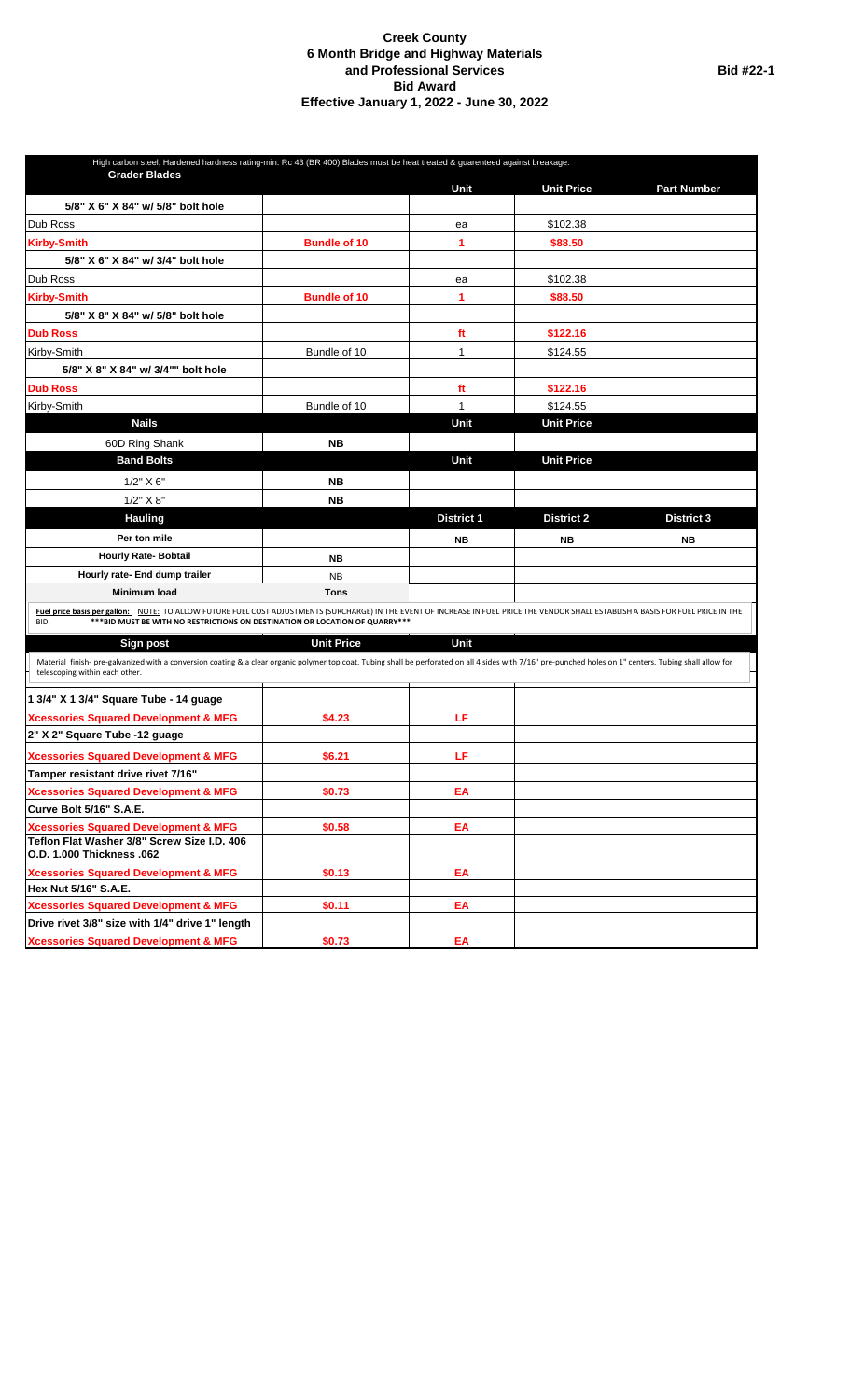#### **Pot Hole Patching Materials-**

Material shall be plant mixed, high performance pavement patching material, approved mineral aggregates, modified bituminous blend & polymer modified cold asphalt. Permanent asphalt repair shall be blant charge the located

| <b>Cold Patch Asphalt</b>                           | <b>Unit Price at Plant</b> | Unit Price Delivered Unit Price Delivered<br>District #1 | District #2                                   | <b>Unit Price</b><br><b>Delivered</b><br>District #3 |
|-----------------------------------------------------|----------------------------|----------------------------------------------------------|-----------------------------------------------|------------------------------------------------------|
| Logan County Asphalt - Proline Bulk/Ton             | \$106.60                   | \$120.00 / min 25                                        | \$120.00 / min 25                             | \$120.00 / min 25                                    |
| Logan County Asphalt - Proline 50# bag              | \$10.50 / 50 lb bag        | \$13.00 / 50 lb bag                                      | \$13.00 / 50 lb bag                           | \$13.00 / 50 lb bag                                  |
| <b>Dunham's Asphalt Services</b>                    | 94.50 D1 & 2               | \$114.50                                                 | \$114.50                                      | \$114.50                                             |
| <b>Tulsa Asphalt - EZ Street</b>                    | 89.00 D3                   | \$97.00                                                  | \$102.00                                      | \$101.00                                             |
| Asphalt Produces Inc- Patch N Pave                  | \$102.50                   | <b>NB</b>                                                | <b>NB</b>                                     | <b>NB</b>                                            |
| T&C Asphalt Materials- Patch N Pave Bulk/Ton        | \$100.00/ton               | \$136.00/ ton                                            | \$136.00/ ton                                 | \$136.00/ ton                                        |
| T&C Asphalt Materials- Patch N Pave All weather bag | \$9.50 per 60 # bag        |                                                          | \$10.50 per 60 # bag \ \$10.50 per 60 # bag   | \$10.50 per 60 # bag                                 |
| <b>Asphalt</b>                                      | Plant<br>unit price        | <b>Delivered</b><br>unit price<br>District #1            | <b>Delivered</b><br>unit price<br>District #2 | <b>Delivered</b><br>unit price<br>District #3        |
| Hot Mix/Hot Lay, Type A                             |                            |                                                          |                                               |                                                      |
| <b>Dunham's Asphalt Services</b>                    | \$46.50                    | \$55.45                                                  | \$64.35                                       | \$59.90                                              |
| <b>Tulsa Asphalt</b>                                | \$46.00                    | \$54.00                                                  | \$59.00                                       | \$58.00                                              |
| <b>Apac-Central</b>                                 | \$44.00                    | \$55.85                                                  | \$58.00                                       | \$60.55                                              |
| Hot Mix/Hot Lay, Type B                             |                            |                                                          |                                               |                                                      |
| <b>Dunham's Asphalt Services</b>                    | \$48.50                    | \$57.45                                                  | \$66.35                                       | \$61.90                                              |
| <b>Tulsa Asphalt</b>                                | \$52.00                    | \$60.00                                                  | \$65.00                                       | \$64.00                                              |
| Apac-Central                                        | \$51.00                    | \$62.85                                                  | \$65.00                                       | \$67.55                                              |
| Hot Mix/Hot Lay, Type C                             |                            |                                                          |                                               |                                                      |
| <b>Dunham's Asphalt Services</b>                    | \$52.00                    | \$60.95                                                  | \$69.85                                       | \$65.40                                              |
| <b>Tulsa Asphalt</b>                                | \$54.00                    | \$62.00                                                  | \$67.00                                       | \$66.00                                              |
| Apac-Central                                        | \$54.00                    | \$65.85                                                  | \$68.00                                       | \$70.55                                              |
| <b>Hot Mix/Cold Lay</b>                             |                            |                                                          |                                               |                                                      |
| <b>Dunham's Asphalt Services</b>                    | 94.50 D 2 & 3              | \$114.50                                                 | \$114.50                                      | \$114.50                                             |
| <b>Tulsa Asphalt</b>                                | 89.00 D 1                  | \$97.00                                                  | \$102.00                                      | \$101.00                                             |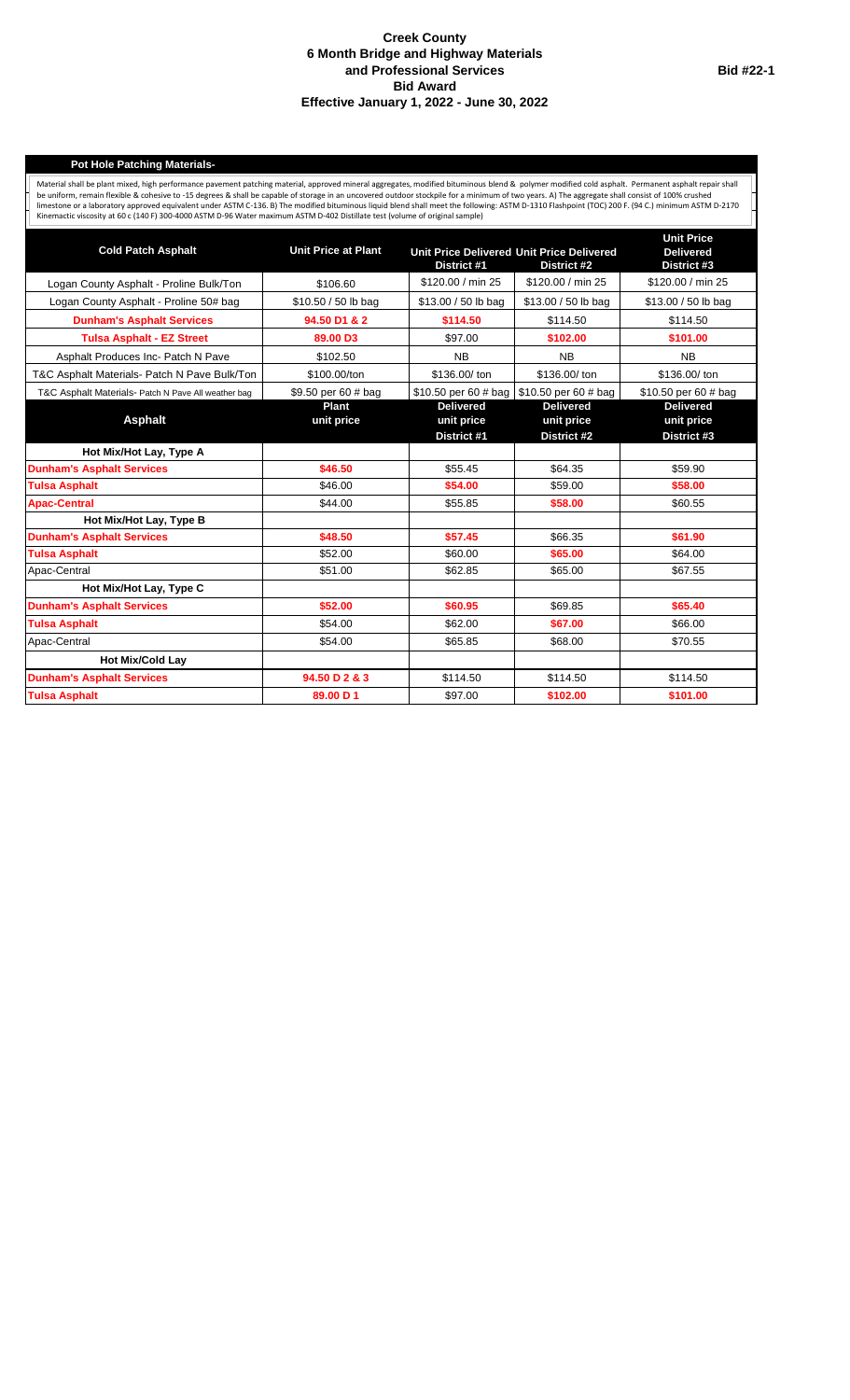|                                                                                                                                               | <b>Plant</b>         | <b>Delivered</b>              | Pump &<br>Demurrage                             | <b>Minimum load</b>                                                                                                                               |
|-----------------------------------------------------------------------------------------------------------------------------------------------|----------------------|-------------------------------|-------------------------------------------------|---------------------------------------------------------------------------------------------------------------------------------------------------|
| <b>Asphaltic Oil &amp; Emulsion</b>                                                                                                           | unit price           | unit price                    | charge                                          | short freight charge                                                                                                                              |
| $AC-7.5$                                                                                                                                      |                      | <b>Districts 1, 2 &amp; 3</b> |                                                 |                                                                                                                                                   |
| <b>Asphalt &amp; Fuel Supply</b>                                                                                                              | \$2.13 / gal D 2 & 3 | 2.23 D 2 8 3                  |                                                 |                                                                                                                                                   |
| <b>Dunham's Asphalt Services</b>                                                                                                              | \$500.00 per ton D 1 |                               |                                                 |                                                                                                                                                   |
| <b>MC-30</b>                                                                                                                                  |                      |                               |                                                 |                                                                                                                                                   |
| Coastal Energy Corp                                                                                                                           |                      | \$2.69                        | hr 1st 2 hrs free                               | \$75.00 pump & \$75.00 per 5,500 gallons / \$900.00 upchg less<br>than minimum load                                                               |
| <b>Asphalt &amp; Fuel Supply</b>                                                                                                              | \$2.40/ gal          | 2.50 D 2 8 3                  | \$75.00 pump & \$75.00 per<br>hr 1st 2 hrs free | 5,500 gallons /.11 per gallon                                                                                                                     |
| <b>MC-70</b>                                                                                                                                  |                      |                               |                                                 |                                                                                                                                                   |
| Coastal Energy Corp                                                                                                                           |                      | \$2.65                        |                                                 |                                                                                                                                                   |
| <b>Asphalt &amp; Fuel Supply</b>                                                                                                              | \$2.36 / gal         | 2.46 D 2 & 3                  |                                                 |                                                                                                                                                   |
| <b>MC-250</b>                                                                                                                                 |                      |                               |                                                 |                                                                                                                                                   |
| Coastal Energy Corp                                                                                                                           |                      | \$2.58                        |                                                 |                                                                                                                                                   |
| <b>Asphalt &amp; Fuel Supply</b>                                                                                                              | \$2.28 / gal         | 2.38 D 2 & 3                  |                                                 |                                                                                                                                                   |
| <b>MC-800</b>                                                                                                                                 |                      |                               |                                                 |                                                                                                                                                   |
| <b>Coastal Energy Corp</b>                                                                                                                    |                      | \$2.53                        |                                                 |                                                                                                                                                   |
| <b>Asphalt &amp; Fuel Supply</b>                                                                                                              | \$2.21               | $2.28$ D 2 & 3                |                                                 |                                                                                                                                                   |
| <b>MC-3000</b>                                                                                                                                |                      |                               |                                                 |                                                                                                                                                   |
| Coastal Energy Corp                                                                                                                           |                      | \$2.53                        |                                                 |                                                                                                                                                   |
| <b>Asphalt &amp; Fuel Supply</b>                                                                                                              | \$2.20 / gal         | 2.27 D 2 & 3                  |                                                 |                                                                                                                                                   |
| <b>MAC-400</b>                                                                                                                                | <b>NB</b>            |                               |                                                 |                                                                                                                                                   |
| $SS-1$                                                                                                                                        |                      |                               |                                                 |                                                                                                                                                   |
| Coastal Energy Corp                                                                                                                           |                      | \$2.07                        |                                                 |                                                                                                                                                   |
|                                                                                                                                               |                      |                               |                                                 | Additional min freight fee added to                                                                                                               |
| <b>Ergon Asphalt &amp; Emulsions</b>                                                                                                          | \$2.00               | \$2.03                        | \$70.00 pump & \$70.00 per<br>hr 1st 2 hrs free | loads less than 5,600 gal/<br>Environmental fee \$.49770/ton for<br>asphalt & polymer loads or .00150/gal<br>for emulsion will be added to prices |
| Vance Brothers                                                                                                                                | \$2.05               | \$2.13                        | 75.00 pump /<br>70.00 demurrage                 | \$440.00<br>5,500 gallons/<br>upcharge                                                                                                            |
| CRS-2                                                                                                                                         |                      |                               |                                                 |                                                                                                                                                   |
| <b>Coastal Energy Corp</b>                                                                                                                    |                      | \$2.02                        |                                                 |                                                                                                                                                   |
| <b>Ergon Asphalt &amp; Emulsions</b>                                                                                                          | \$1.92               | 1.95 D283                     |                                                 |                                                                                                                                                   |
| Wright Asphalt ---- poor quality for durapatcher                                                                                              | \$1.90               | \$1.93                        | \$75.00 pump & \$75.00 per<br>hr 1st 2 hrs free | 5,500 gallons /.10 per gallon                                                                                                                     |
| Vance Brothers                                                                                                                                | \$2.05               | \$2.13                        |                                                 |                                                                                                                                                   |
| <b>CRS-TR</b>                                                                                                                                 |                      |                               |                                                 |                                                                                                                                                   |
| <b>Wright Asphalt (Equivelant to CRS-2)</b>                                                                                                   | \$2.05               | $2.08$ D 2 & 3                |                                                 |                                                                                                                                                   |
| <b>CRS-2+</b>                                                                                                                                 |                      |                               |                                                 |                                                                                                                                                   |
| Coastal Energy Corp                                                                                                                           |                      | \$2.12                        |                                                 |                                                                                                                                                   |
| <b>Ergon Asphalt &amp; Emulsions</b>                                                                                                          | \$2.00               | 2.10 D 2 & 3                  |                                                 |                                                                                                                                                   |
| Vance Brothers                                                                                                                                | \$2.15               | \$2.23                        |                                                 |                                                                                                                                                   |
| <b>CQS-1F</b>                                                                                                                                 |                      |                               |                                                 |                                                                                                                                                   |
| <b>Coastal Energy Corp</b>                                                                                                                    |                      | \$2.05                        |                                                 |                                                                                                                                                   |
| <b>Ergon Asphalt &amp; Emulsions</b>                                                                                                          | \$1.82               | 1.85 D283                     |                                                 |                                                                                                                                                   |
| AE-P                                                                                                                                          |                      |                               |                                                 |                                                                                                                                                   |
| <b>Coastal Energy Corp</b>                                                                                                                    |                      | 2.40 D283                     |                                                 |                                                                                                                                                   |
| <b>Ergon Asphalt &amp; Emulsions</b>                                                                                                          | \$2.42               | \$2.45                        |                                                 |                                                                                                                                                   |
| Vance Brothers                                                                                                                                | \$2.45               | \$2.53                        |                                                 |                                                                                                                                                   |
| Asphaltic Oil Measurement of all liquid asphalt shall be in U.S. gallons<br>corrected to 60 degrees Fahrenheit using ASTM D-1250 for asphalt. |                      |                               |                                                 |                                                                                                                                                   |
| **Asphaltic Oil & Emulsion must be available in quantities as small as 500 gallons.                                                           |                      |                               |                                                 |                                                                                                                                                   |
| Unsolicited products available - subject to \$25,000 bid limit                                                                                |                      |                               |                                                 |                                                                                                                                                   |
| Ergon Asphalt & Emulsion                                                                                                                      |                      |                               |                                                 |                                                                                                                                                   |
| CMS-1PF                                                                                                                                       | \$2.20               | \$2.30                        |                                                 |                                                                                                                                                   |
| CMS-1PC                                                                                                                                       | \$3.15               | \$3.25                        |                                                 |                                                                                                                                                   |
| <b>CRS-25</b><br>CHFRS-2P                                                                                                                     | \$2.15<br>\$2.25     | \$2.25<br>\$2.35              |                                                 |                                                                                                                                                   |
|                                                                                                                                               |                      |                               |                                                 |                                                                                                                                                   |